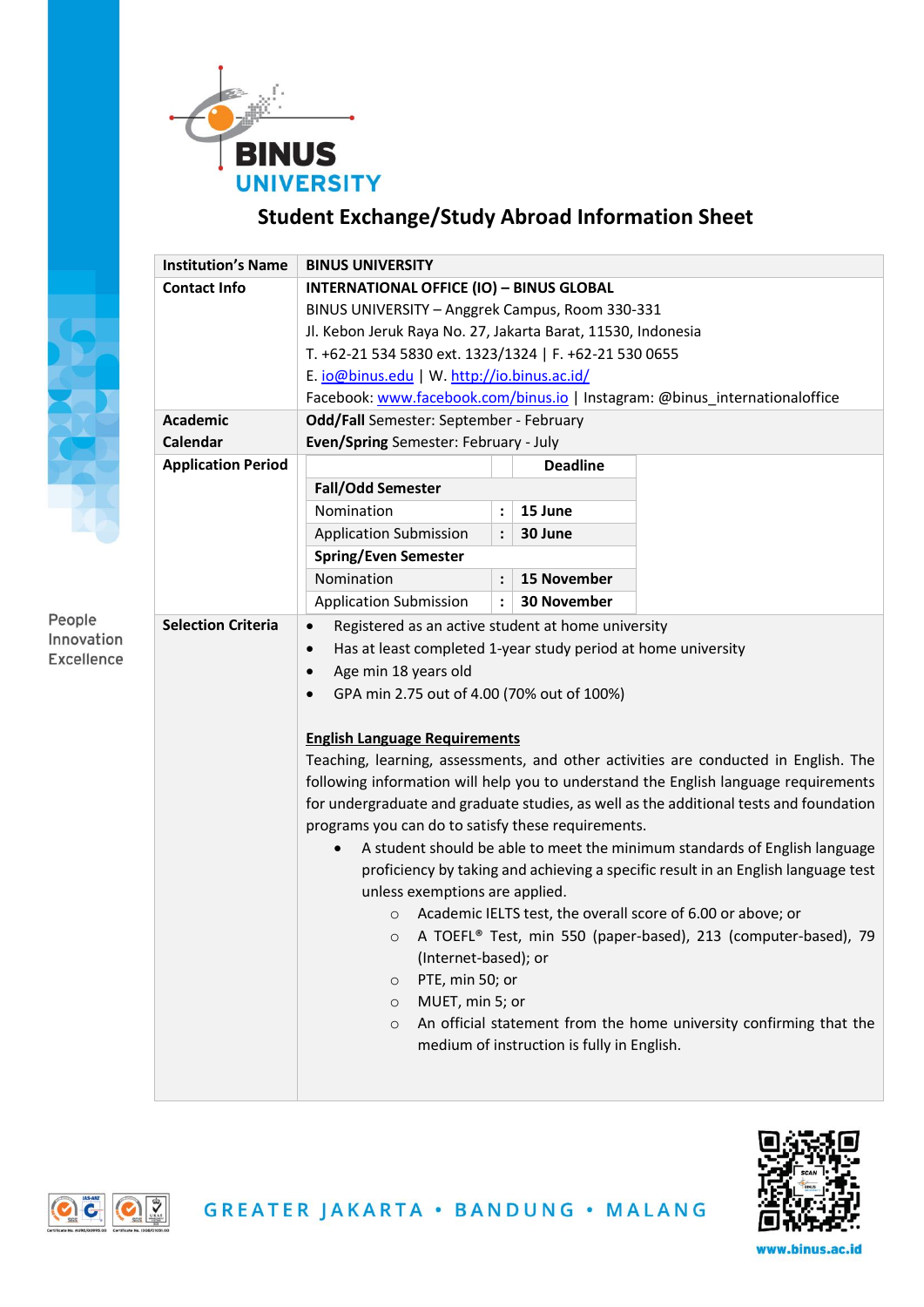

|                   |                    | A student who holds a passport from one of the countries mentioned below is<br>considered as a native speaker and is, therefore, exempt from the BINUS<br>INTERNATIONAL English Proficiency Test (BIEPT).<br>Australia, Canada, New Zealand, the United Kingdom, and the United<br>$\circ$<br>States of America.<br>A student may apply for an exemption from the BIEPT if they can provide<br>independent evidence of previous education for at least one year in one of the<br>above-mentioned countries. The following supporting documents need to be<br>presented:<br>academic transcript; or<br>$\circ$<br>certificate of attendance; or<br>$\circ$<br>diploma or degree certificate.<br>$\circ$<br>In case a student is unable to provide the acceptable English language<br>certificate, s/he should join the BINUS INTERNATIONAL English Proficiency<br>Test (BIEPT) during Orientation Days. |  |  |
|-------------------|--------------------|--------------------------------------------------------------------------------------------------------------------------------------------------------------------------------------------------------------------------------------------------------------------------------------------------------------------------------------------------------------------------------------------------------------------------------------------------------------------------------------------------------------------------------------------------------------------------------------------------------------------------------------------------------------------------------------------------------------------------------------------------------------------------------------------------------------------------------------------------------------------------------------------------------|--|--|
|                   | <b>Application</b> | To apply for the Student Exchange/Study Abroad Program, students must contact the                                                                                                                                                                                                                                                                                                                                                                                                                                                                                                                                                                                                                                                                                                                                                                                                                      |  |  |
|                   | <b>Details</b>     | International Office at their home university to be nominated to BINUS UNIVERSITY.                                                                                                                                                                                                                                                                                                                                                                                                                                                                                                                                                                                                                                                                                                                                                                                                                     |  |  |
|                   |                    | Once they have been nominated, the students will receive a notification email to log                                                                                                                                                                                                                                                                                                                                                                                                                                                                                                                                                                                                                                                                                                                                                                                                                   |  |  |
| People            |                    | on to our online application, the iMobilio (https://imobilio.apps.binus.ac.id/).                                                                                                                                                                                                                                                                                                                                                                                                                                                                                                                                                                                                                                                                                                                                                                                                                       |  |  |
| Innovation        |                    |                                                                                                                                                                                                                                                                                                                                                                                                                                                                                                                                                                                                                                                                                                                                                                                                                                                                                                        |  |  |
| <b>Excellence</b> |                    | List of required documents to be uploaded:<br>1. Statement Letter of Enrolment from Home Institution.                                                                                                                                                                                                                                                                                                                                                                                                                                                                                                                                                                                                                                                                                                                                                                                                  |  |  |
|                   |                    | 2. Letter of Academic Recommendation.                                                                                                                                                                                                                                                                                                                                                                                                                                                                                                                                                                                                                                                                                                                                                                                                                                                                  |  |  |
|                   |                    | 3. Copy of Official Transcript.                                                                                                                                                                                                                                                                                                                                                                                                                                                                                                                                                                                                                                                                                                                                                                                                                                                                        |  |  |
|                   |                    | 4. Copy of English Language Proficiency Test Result/Statement Letter (the result                                                                                                                                                                                                                                                                                                                                                                                                                                                                                                                                                                                                                                                                                                                                                                                                                       |  |  |
|                   |                    | should be obtained in the last two years).                                                                                                                                                                                                                                                                                                                                                                                                                                                                                                                                                                                                                                                                                                                                                                                                                                                             |  |  |
|                   |                    | Health Statement from a Doctor in English (statement from a doctor stating the<br>5.                                                                                                                                                                                                                                                                                                                                                                                                                                                                                                                                                                                                                                                                                                                                                                                                                   |  |  |
|                   |                    | student is in good health and must be written in English. Basic Medical Report in                                                                                                                                                                                                                                                                                                                                                                                                                                                                                                                                                                                                                                                                                                                                                                                                                      |  |  |
|                   |                    | English will also suffice).                                                                                                                                                                                                                                                                                                                                                                                                                                                                                                                                                                                                                                                                                                                                                                                                                                                                            |  |  |
|                   |                    | 6. Color Copy of Passport (must be valid at least 2 years from the application date                                                                                                                                                                                                                                                                                                                                                                                                                                                                                                                                                                                                                                                                                                                                                                                                                    |  |  |
|                   |                    | and color copy).                                                                                                                                                                                                                                                                                                                                                                                                                                                                                                                                                                                                                                                                                                                                                                                                                                                                                       |  |  |
|                   |                    | 7. Recent Color Photograph                                                                                                                                                                                                                                                                                                                                                                                                                                                                                                                                                                                                                                                                                                                                                                                                                                                                             |  |  |
|                   |                    | For further assistance, the students may contact our inbound team:                                                                                                                                                                                                                                                                                                                                                                                                                                                                                                                                                                                                                                                                                                                                                                                                                                     |  |  |
|                   |                    | Ms. Melisa melisa.utomo@binus.edu & Ms. Arina arina.utami@binus.edu                                                                                                                                                                                                                                                                                                                                                                                                                                                                                                                                                                                                                                                                                                                                                                                                                                    |  |  |



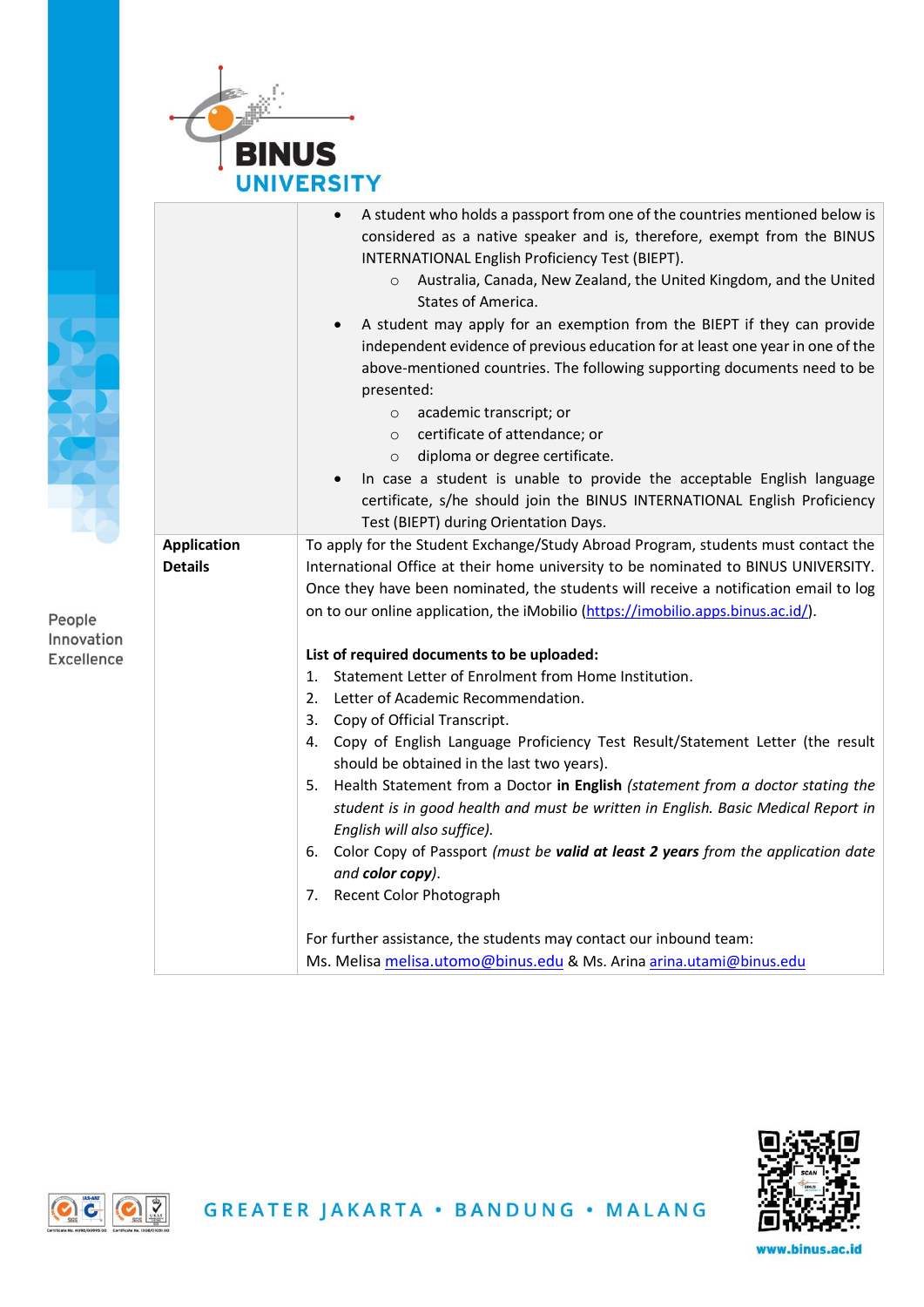

|                         | <b>Application</b>       | 1. Contact your home institution's International Office.                                |  |  |  |
|-------------------------|--------------------------|-----------------------------------------------------------------------------------------|--|--|--|
|                         | Procedure                | 2. Home institution sends official nomination to BINUS.                                 |  |  |  |
|                         |                          | 3. Complete and submit hard copy of the "Student Exchange/Study Abroad                  |  |  |  |
|                         |                          | Application Form" for International Student and required documents to BINUS             |  |  |  |
|                         |                          | International Office.                                                                   |  |  |  |
|                         |                          | 4. BINUS sends Letter of Acceptance/Letter of Invitation and Welcome Package.           |  |  |  |
|                         |                          | 5. Proceed with visa application once all visa requirements are completed.              |  |  |  |
|                         |                          | 6. Once visa is ready, purchase flight ticket.                                          |  |  |  |
|                         |                          | 7. Contact BINUS international office to inform arrival information.                    |  |  |  |
|                         | <b>Campus Location</b>   | Alam Sutera Campus (BINUS UNIVERSITY)<br>$\bullet$                                      |  |  |  |
|                         |                          | Address: Jl. Alam Sutera Boulevard No. 1, Alam Sutera - Serpong, Tangerang,             |  |  |  |
|                         |                          | 15325, Indonesia. Map: https://bit.ly/binus alamsutera                                  |  |  |  |
|                         |                          | <b>Bekasi Campus (BINUS UNIVERSITY)</b><br>$\bullet$                                    |  |  |  |
|                         |                          | Address: Jl. Lingkar Boulevar Block WA No.1 Summarecon Bekasi, Bekasi, West             |  |  |  |
|                         |                          | Java 17142, Indonesia. Map: https://bit.ly/binus_bekasi                                 |  |  |  |
|                         |                          | <b>Kemanggisan Campus (BINUS UNIVERSITY)</b><br>٠                                       |  |  |  |
|                         |                          | 1. ANGGREK CAMPUS                                                                       |  |  |  |
|                         |                          | Address: Jl. Kebon Jeruk Raya No. 27, Kebon Jeruk, Jakarta, 11530, Indonesia            |  |  |  |
|                         |                          | Map: https://bit.ly/binus anggrek                                                       |  |  |  |
|                         |                          | <b>KIJANG CAMPUS</b><br>2.                                                              |  |  |  |
|                         |                          | Address: Jl. Kemanggisan Ilir III No. 45, Kemanggisan, Jakarta, 11480,                  |  |  |  |
|                         |                          | Indonesia. Map: https://bit.ly/binus_kijang                                             |  |  |  |
|                         |                          | <b>SYAHDAN CAMPUS</b><br>3.                                                             |  |  |  |
|                         |                          | Address: Jl. K H. Syahdan No. 9, Palmerah, Jakarta, 11480, Indonesia                    |  |  |  |
|                         |                          | Map: http://bit.ly/binus_syahdan                                                        |  |  |  |
|                         |                          | Senayan Campus (known as BINUS INTERNATIONAL)<br>$\bullet$                              |  |  |  |
|                         |                          | 1. fX CAMPUS                                                                            |  |  |  |
|                         |                          | Address: fX Sudirman, 6 <sup>th</sup> Floor, Jl. Jenderal Sudirman, Pintu Satu Senayan, |  |  |  |
|                         |                          | Jakarta, 10270, Indonesia. Map: https://bit.ly/binus fx                                 |  |  |  |
|                         |                          | <b>JWC CAMPUS</b><br>2.                                                                 |  |  |  |
|                         |                          | Address: Jl. Hang Lekir I No. 6, Senayan, Jakarta, 10270 Indonesia.                     |  |  |  |
| <b>Course Lists and</b> |                          | Map: https://bit.ly/binus_jwc                                                           |  |  |  |
|                         |                          | Course list archive reference for exchange students can be seen at                      |  |  |  |
|                         | <b>Syllabus</b>          | http://bit.ly/binusexchange                                                             |  |  |  |
|                         |                          | Course description and catalog can be downloaded at http://curriculum.binus.ac.id/      |  |  |  |
|                         | <b>Average Course</b>    | The Semester Credit Unit (SCU) is 24 units maximum per semester for the                 |  |  |  |
|                         | <b>Load per Semester</b> | undergraduate program and 16 units maximum for the graduate program.                    |  |  |  |
|                         |                          | The basic characteristics of the units can be found at                                  |  |  |  |
|                         |                          | https://curriculum.binus.ac.id/undergraduate-program-2/ and                             |  |  |  |
|                         |                          | https://curriculum.binus.ac.id/graduate-program-3/                                      |  |  |  |



People Innovation Excellence